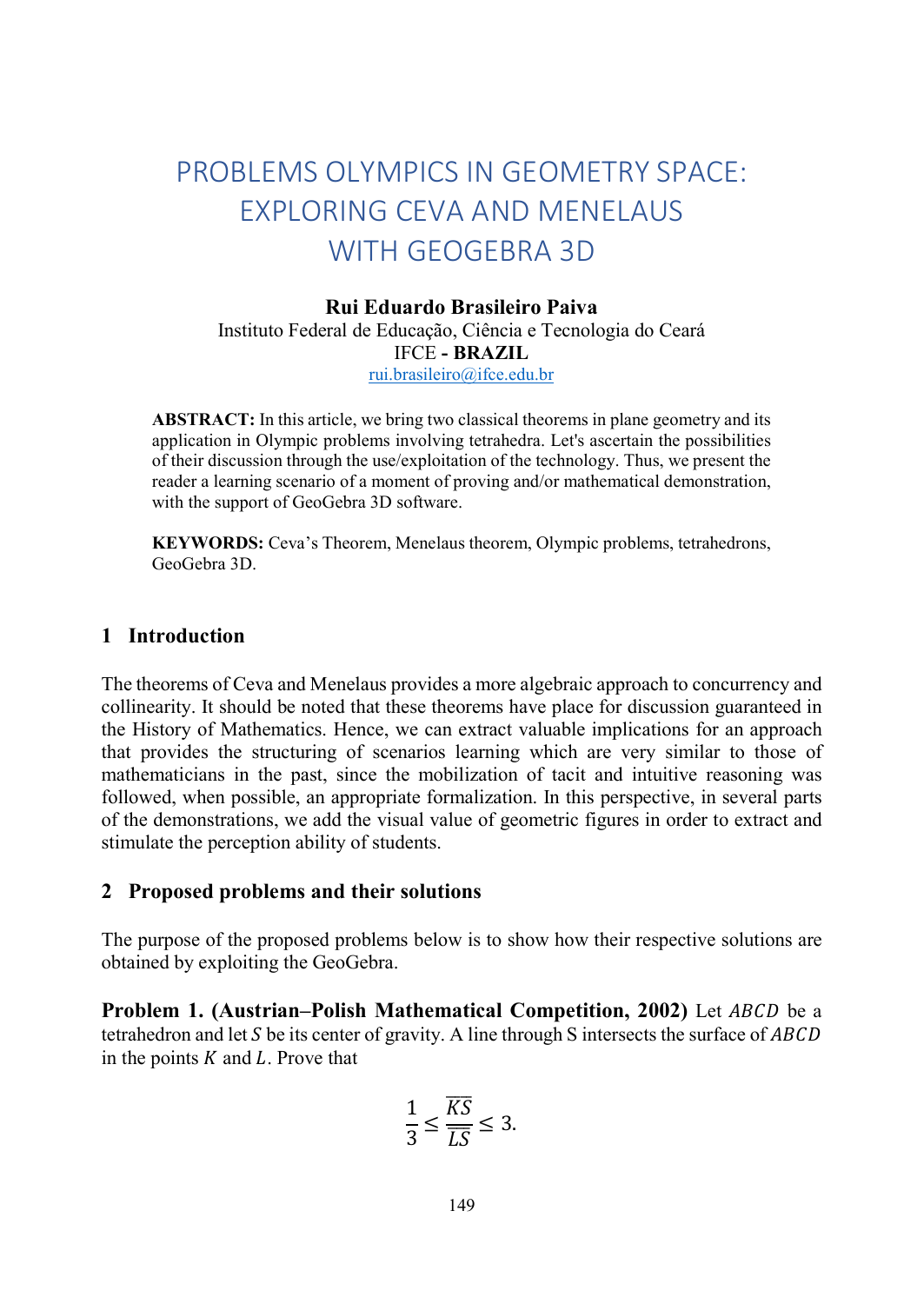**Proof.** Suppose K lies on the surface ABC whose intersection with the segment  $\overline{DS}$ is the point G, i.e.,  $G = \text{face } \triangle ABC \cap \overline{DS}$ .



Figure 1. Tetrahedron ABCD with center of gravity S.

Note in the plane BDX, the triangle GDX, such that  $S \in \overline{GD}$  and  $\overline{XB}$  It is an extension of the base  $\overline{XG}$ . In this triangle, the points H, S and B are collinear, then by Menelaus theorem, we have

$$
\frac{\overline{XB}}{\overline{BG}} \cdot \frac{\overline{GS}}{\overline{SD}} \cdot \frac{\overline{DH}}{\overline{HX}} = 1 \quad (I)
$$

We recall that the center of gravity (or centroid) of a tetrahedron is obtained by the intersection of the segments connecting each vertex of the tetrahedron to the center of gravity of their respective opposite side. So are valid the reasons

$$
\frac{\overline{XB}}{\overline{BG}} = \frac{3}{2} \quad \text{and} \quad \frac{\overline{DH}}{\overline{HX}} = 2 \quad (II)
$$

Therefore, it follows from  $(I)$  and  $(II)$  that

$$
\frac{\overline{SD}}{\overline{GS}} = 3.
$$

By proceeding analogously in the plane  $CDY$  we obtain, for Menelaus that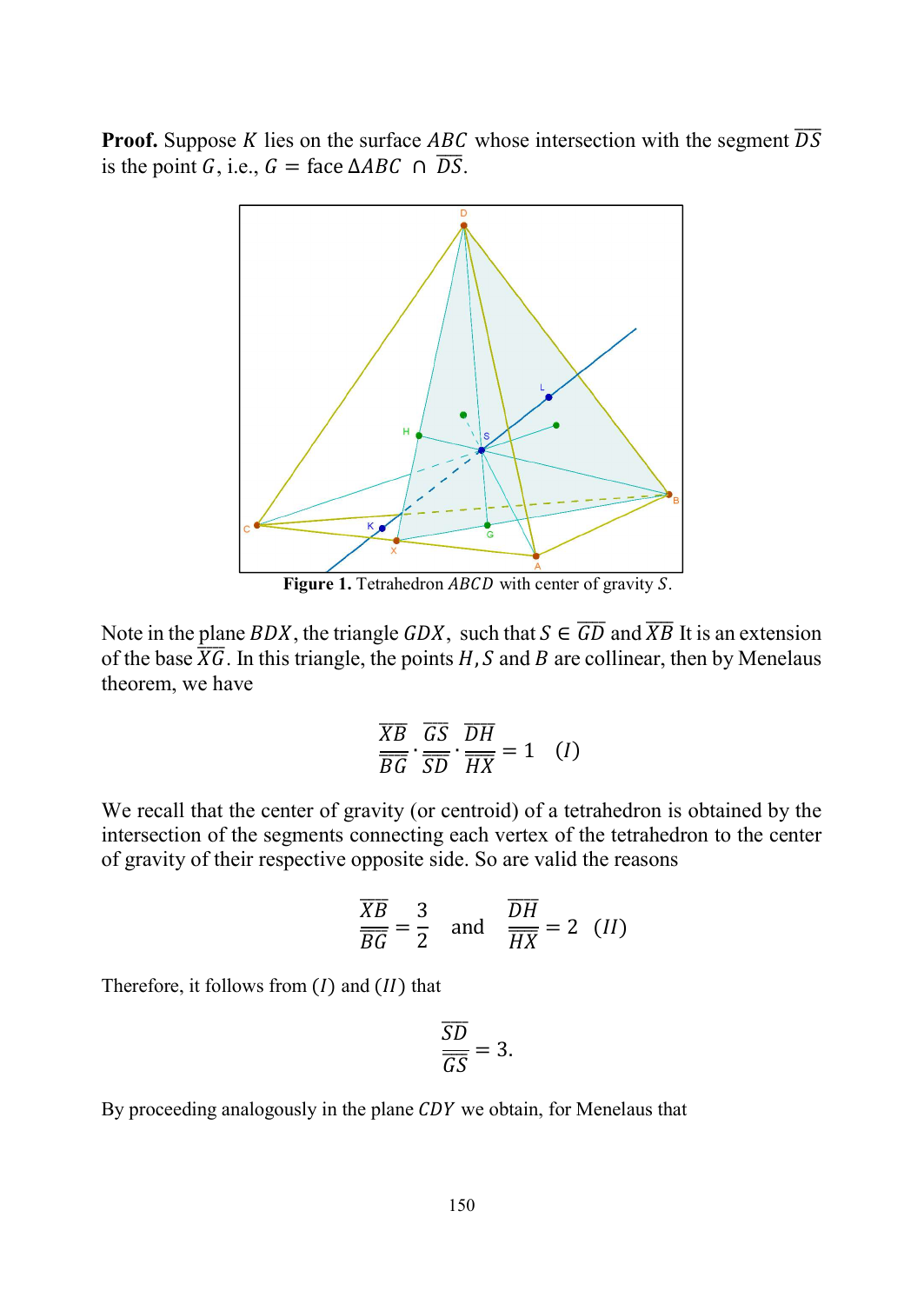$$
\frac{\overline{CS}}{\overline{RS}} = 3.
$$

Moreover, by analyzing the ratio  $\frac{\overline{KS}}{\overline{LS}}$ , we find that it will be as higher as the distance between the points S and K, which occurs when K is the vertex C, and the smaller the distance between  $L$  and the point  $R$ . This gives us

$$
\frac{\overline{KS}}{\overline{LS}} \le \frac{\overline{CS}}{\overline{RS}} = 3.
$$

The other inequality follows from the fact that the reason  $\frac{\overline{KS}}{\overline{LS}}$  It will be as smaller the greater the distance between points S and  $L$ , which occurs when  $L$  is at the vertex  $D$ , and how much more near from  $S$  is  $K$ , in the case  $K$  coincides with the point  $G$ . Hence it follows that

$$
\frac{1}{3} \le \frac{\overline{KS}}{\overline{LS}} \le 3,
$$

as we wanted to prove. ∎

Problem 2. (Vietnamese Mathematical Olympiad, 1998) Let be given a tetrahedron ABCD whose circumcenter is O and  $\overline{AA_1}$ ,  $\overline{BB_1}$ ,  $\overline{CC_1}$ ,  $\overline{DD_1}$  diameters of the circumsphere of ABCD. Let  $A_0$ ,  $B_0$ ,  $C_0$  e  $D_0$  be the centroids of triangles BCD, CDA, DAB and ABC, respectively. Prove that:

(a) The segments  $\overline{A_0A_1}$ ,  $\overline{B_0B_1}$ ,  $\overline{C_0C_1}$  and  $\overline{D_0D_1}$  have a common point, denoted by F;

(b) the line that connects  $\vec{F}$  with the midpoint of an edge is perpendicular to its opposite edge.

**Proof.** (a) Let  $G = \overline{AA_0} \cap \overline{BB_0} \cap \overline{CC_0} \cap \overline{DD_0}$  the centroid of the tetrahedron *ABCD*. Let also  $F = \overleftrightarrow{A_0 A_1} \cap \overleftrightarrow{OG}$ . By Menelaus theorem in the triangle ∆*AOG* we have

$$
\frac{\overline{AO}}{\overline{A_1}\overline{A}} \cdot \frac{\overline{A_0}\overline{A}}{\overline{A_0}\overline{G}} \cdot \frac{\overline{FG}}{\overline{FO}} = 1 \quad (III)
$$

But  $\overline{AA_1}$  is a diameter of the circumsphere, thus  $\frac{\overline{A_1O}}{\overline{A_1A}}$  $\frac{\overline{A_1O}}{\overline{A_1A}} = \frac{1}{2},$  $\frac{1}{2}$ , since *O* is the circumcenter of sphere. Furthermore, since  $G$  is the centroid of the tetrahedron, the previous question (the result of  $(I)$  and  $(II)$ ) We have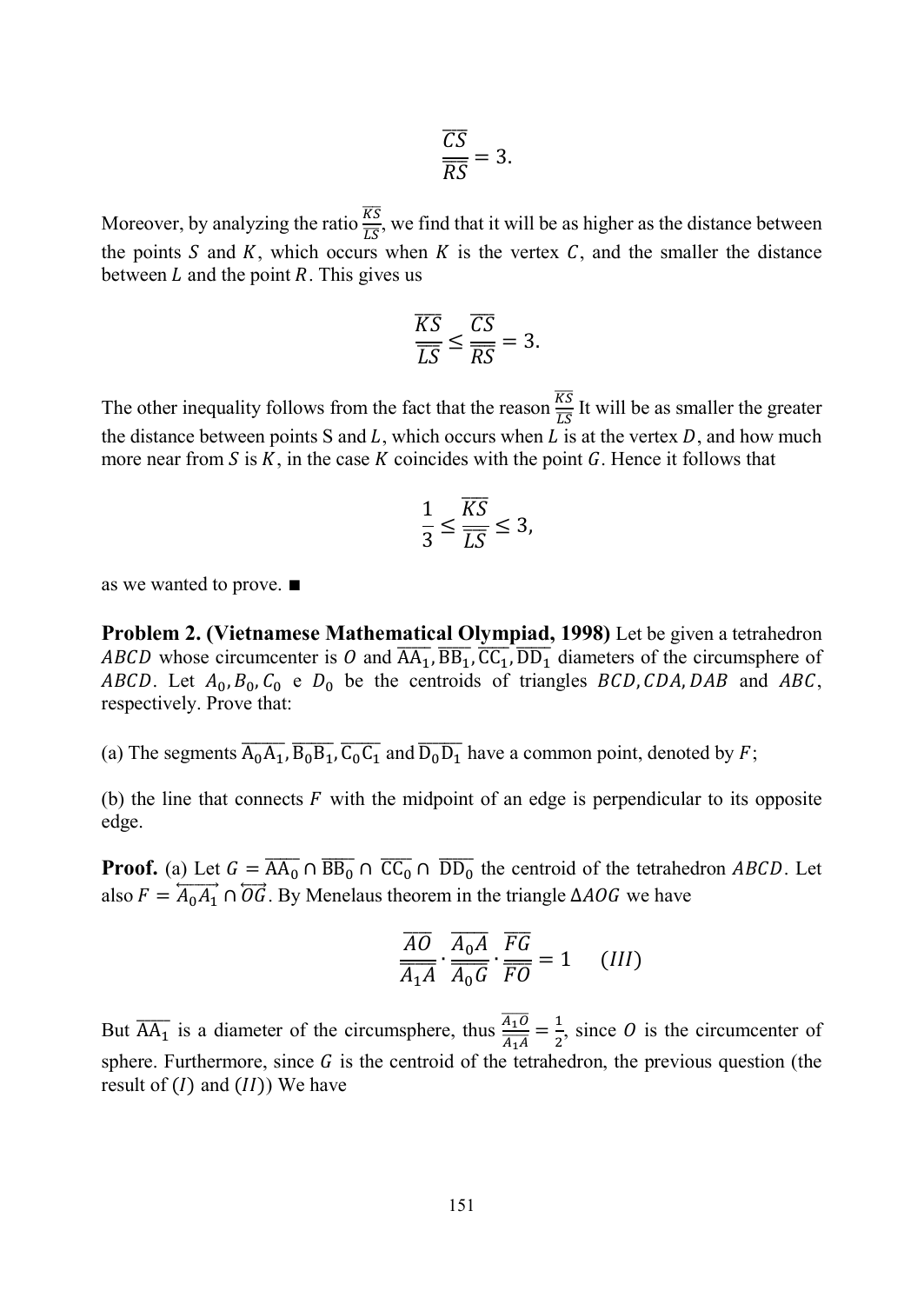$$
\frac{\overline{AG}}{\overline{A_0}\overline{G}}=3,
$$

And also,

$$
\frac{\overline{A_0A}}{\overline{A_0G}} = \frac{\overline{AG} + \overline{A_0G}}{\overline{A_0G}} = \frac{\overline{AG}}{\overline{A_0G}} + \frac{\overline{A_0G}}{\overline{A_0G}} = 4.
$$

Therefore, substituting the values obtained in (III), we conclude that  $2\overline{FG} = \overline{FO}$ . This means that the point  $F$  It is the point of reflection  $O$  with respect to the point  $G$ . Likewise,  $\overline{B_0B_1}$ ,  $\overline{C_0C_1}$  and  $\overline{D_0D_1}$  pass through  $F$ .



Figure 2. Sphere circumscribed in tetrahedron ABCD.

(b) Let M and N midpoints of edges  $\overline{BC}$  and  $\overline{AD}$ , respectively. Since the point G is the midpoint of bimediana  $\overline{MN}$ , it follows that NFMO is a parallelogram whose diagonals intersect at the point G. Thus,  $\overline{MF} \parallel \overline{ON} \perp \overline{AD}$ , i.e., the reverse lines  $\overline{MF}$  and  $\overline{AD}$  are orthogonal. Similarly, the lines that join the midpoints of  $\overline{CD}$ ,  $\overline{DB}$ ,  $\overline{AB}$ ,  $\overline{AC}$  and  $\overline{AD}$  with  $F$ They are orthogonal to the edges  $\overline{AB}$ ,  $\overline{AC}$ ,  $\overline{CD}$ ,  $\overline{DB}$  and  $\overline{BC}$ , respectively. ■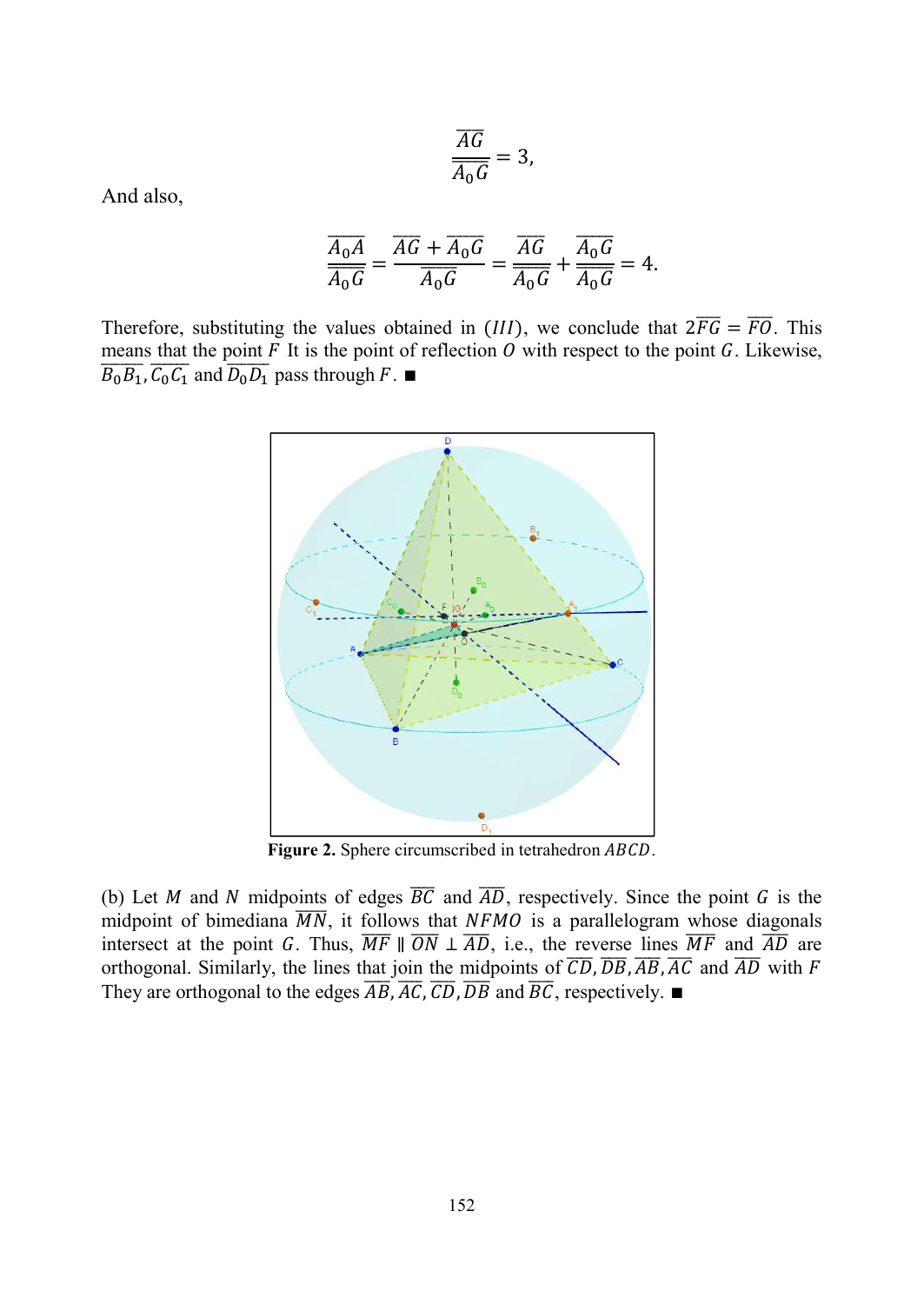

Figure 3. Parallelogram NFMO inside on the tetrahedron ABCD.

The following lemma provides a generalization of Ceva theorem for the three-dimensional case and will be useful to the next problem.

**Lemma (Ceva - space version).** Let ABCD be a tetrahedron such that  $X \in \overline{AB}$ ,  $Y \in \overline{BC}$ ,  $Z \in \overline{CD}$  and  $W \in \overline{DA}$ . If it is equal (IV) below, then the plane AZB, BWC, CXD and DYA intersect exactly at one point.

$$
\frac{\overline{XB}}{\overline{AX}} \cdot \frac{\overline{YC}}{\overline{BY}} \cdot \frac{\overline{ZD}}{\overline{CZ}} \cdot \frac{\overline{WA}}{\overline{DW}} = 1 \quad (IV)
$$

**Proof.** Let *M* be the intersection point of the segments  $\overline{XD}$ ,  $\overline{WB}$  and *N* the intersection of the segments  $\overline{BZ}$ ,  $\overline{DY}$ . Consider the segment from the point A to a point T in  $\overline{BD}$  such that  $\overline{AT}$  through the point M. By Ceva's theorem in the triangle ∆ABD we have

$$
\frac{\overline{AX}}{\overline{XB}} \cdot \frac{\overline{BT}}{\overline{TD}} \cdot \frac{\overline{DW}}{\overline{WA}} = 1. \quad (V)
$$

Then, by multiplying Equations  $(IV)$  and  $(V)$ , we obtain

$$
\frac{\overline{BT}}{\overline{TD}} \cdot \frac{\overline{YC}}{\overline{BY}} \cdot \frac{\overline{ZD}}{\overline{CZ}} = 1.
$$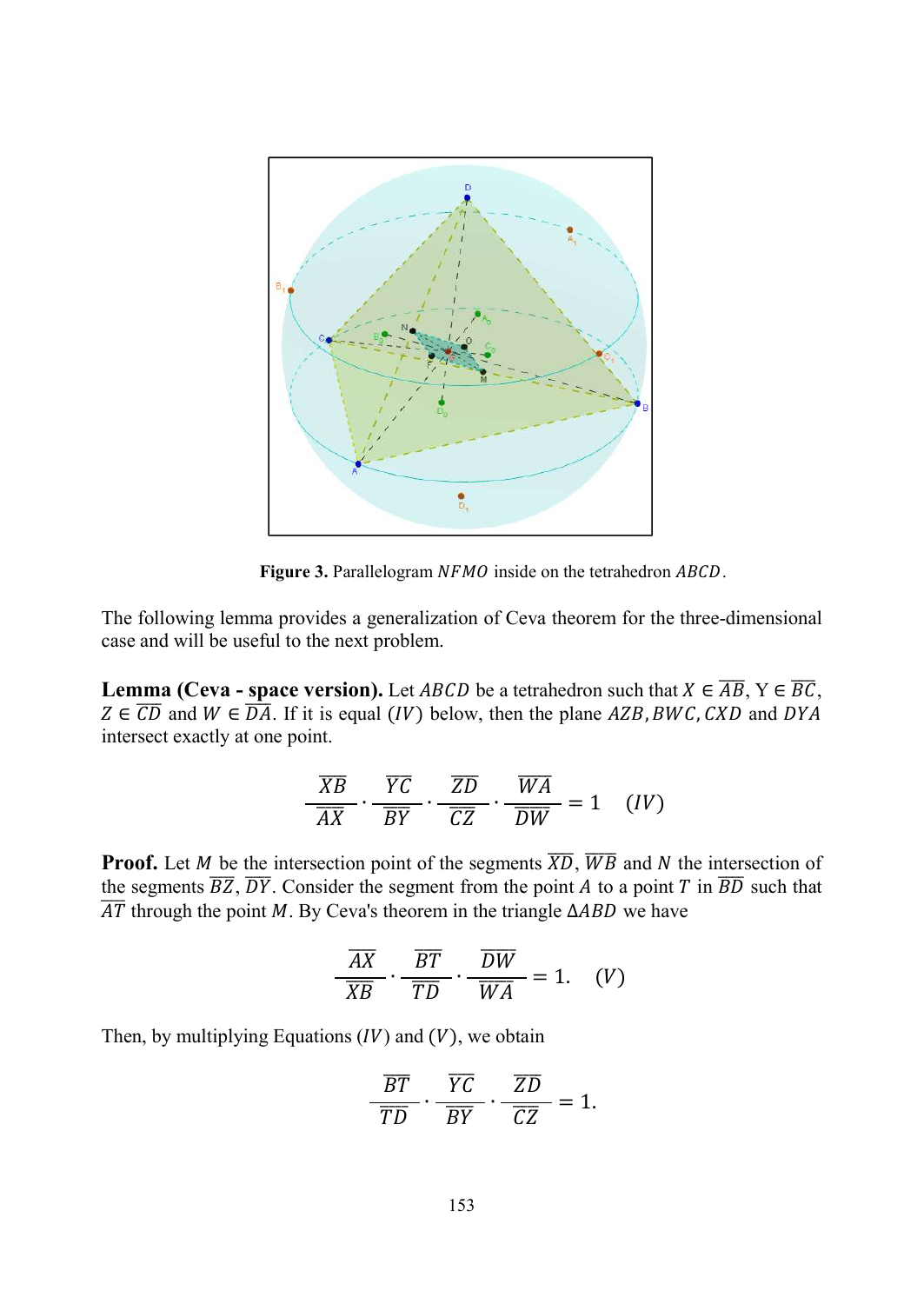This shows, by Ceva's theorem in the triangle  $\Delta BCD$ , that  $\overline{CT}$  through the point N. This result also leads to the conclusion that the segments  $\overline{AN}$  and  $\overline{CM}$  They are in the plane ATC, because the end points of each segment are in this plan. Furthermore, they intersect at a point P, since C it is on the opposite half-plane of M, having  $\overline{AN}$  as the segment that separates the plane  $ATC$  into two half-planes.



Figure 4.  $\overline{AN}$  as intersection between the planes ADY and AZB and  $\overline{CM}$  as intersection between the planes  $BWC$  and  $DCX$ .

Finally, as  $\overline{AN}$  is the intersection between the planes ADY and AZB,  $\overline{CM}$  is the intersection between the planes BWC and DCX, it follows that these four planes intersect in  $P$ .  $\blacksquare$ 

**Problem 3. (Spanish Mathematical Olympiad, 2011).** Let  $A, B, C, D$  be four points in space not all lying on the same plane. The segments  $AB$ ,  $BC$ ,  $CD$  and DA are tangent to the same sphere. Prove that their four points of tangency are coplanar.



Figure 5. Quadrilateral Space  $ABCD$  and sphere  $\xi$ .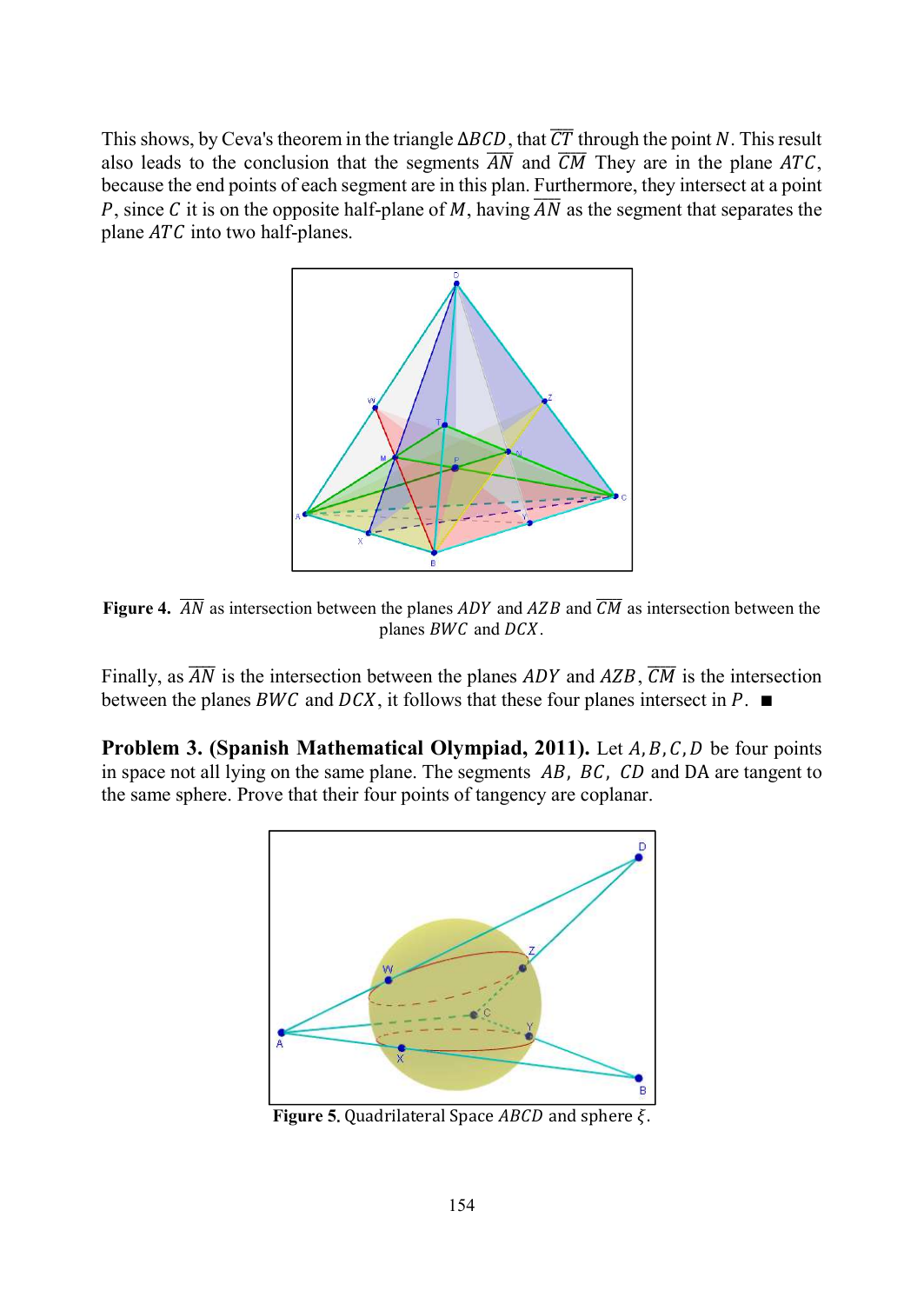**Proof.** Let X, Y, Z, W be the tangency points of the given sphere  $\xi$  with AB, BC, CD and DA respectively. We will show that  $\overline{XZ} \cap \overline{YW} = \overline{P}$ , since concurrent segments are coplanar. But  $\overline{XZ}$  = Plane AZB  $\cap$  Plane DCX and  $\overline{YW}$  = Plane BWC  $\cap$  Plane ADY. Therefore, it is necessary to show that the planes  $AZB, BWC, CXD$  and  $DYA$  intersect at the point P. Thus, by figure 5, when the sphere  $\xi$  intersects the plane ACD determines a circle from which we can conclude that  $\overline{ZD} \equiv \overline{DW}$  (to be tangent to the circle segments). Likewise, the sphere  $\xi$  intersects the plane ABC in another circle such that  $\overline{XB} \equiv \overline{BY}$ . Similarly the planes ABD and CBD also determine circles when intersect the sphere, so we get the following congruence:  $\overline{WA} \equiv \overline{AX}$  and  $\overline{YC} \equiv \overline{CZ}$ . Hance we can write

$$
\frac{\overline{XB}}{\overline{AX}} \cdot \frac{\overline{YC}}{\overline{BY}} \cdot \frac{\overline{ZD}}{\overline{CZ}} \cdot \frac{\overline{WA}}{\overline{DW}} = 1.
$$

Therefore, the previous lemma, it is concluded that the planes AZB, BWC, CXD and DYA intersect at the point P and therefore, points  $X, Y, Z, W$  are coplanar.  $\blacksquare$ 

**Problem 4. (Tournament of Towns, 2009).** Every edge of a tetrahedron is tangent to a given sphere. Prove that the three line segments joining the points of tangency of the three pairs of opposite edges of the tetrahedron are concurrent.

**Proof.** Let ABCD be a tetrahedron such that the edges  $BC, CA, AB, DB, DC$  and  $DA$  are tangents to a sphere  $\xi$  in points P, O, R, S, T and U, respectively. According to problem 3 above, we have points P, T, U and R they are coplanar and similarly the points R, S, T and Q they are also coplanar. So,  $PU \cap RT \neq \emptyset$  and  $OS \cap RT \neq \emptyset$ . Furthermore, the segments PU, QS and RT are projected in the plane ABC exactly the segments  $AP$ , BQ and  $CR$ , cevianas of triangle  $\triangle ABC$  that concurrent at the Gergonne point G. Therefore the intersections  $PU \cap RT$  and  $QS \cap RT$  coincide along of DG. This shows that PU, QS and RT are concurrents. ∎



Figura 6. Tetrahedron ABCD and the sphere  $\xi$  showing that PU, QS and RT are concurrents.